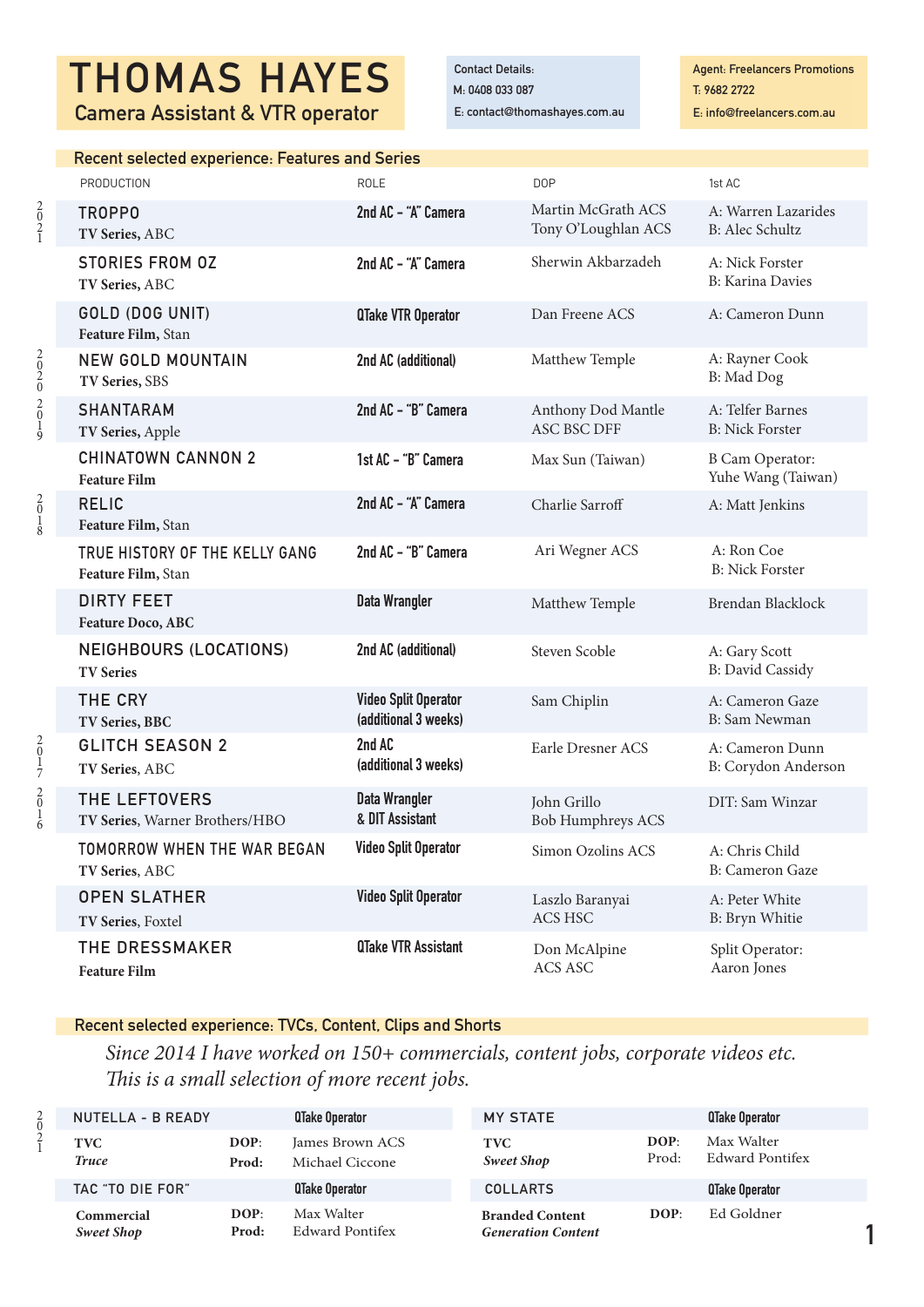|                                                | <b>LEXUS - ENCORE</b>                         |                  | 2nd AC/data                                          | <b>AMART FURNITURE</b>                               |                  | 2nd AC/data                                                  |
|------------------------------------------------|-----------------------------------------------|------------------|------------------------------------------------------|------------------------------------------------------|------------------|--------------------------------------------------------------|
| $\begin{smallmatrix} 2\0\2\0\end{smallmatrix}$ | <b>TVC</b><br>Collider                        | DOP:<br>1st AC:  | Stefan Duscio ACS<br>Matt Dobson                     | <b>TVC</b><br><b>Mint</b>                            | DOP:<br>1st AC:  | Matt Samperi<br>Matt Dobson                                  |
|                                                | HOUSEHOLD CAPITAL                             |                  | 2nd AC/data                                          | <b>QUEENSLAND NICKEL</b>                             |                  | 1st AC                                                       |
|                                                | Commercial<br>Hooves                          | DOP:<br>1st AC:  | Max Walter<br>Nick Forster                           | <b>Branded Content</b><br><b>SJR</b> Group           | DOP:             | Taylor Finlay                                                |
| $\frac{2}{0}$<br>ر<br>9                        | THE YEAR IS 2020                              |                  | 2nd AC/data                                          | "LITTLE LON"                                         |                  | 1st AC                                                       |
|                                                | <b>Short Film</b><br><b>Truce Productions</b> | DOP:<br>1st AC:  | James L Brown ACS<br>Austin Haigh                    | <b>Online Content</b><br><b>Brad Wilson Creative</b> | DOP:             | Matt Jenkins                                                 |
|                                                | <b>ANZ MOBILE LENDERS</b>                     |                  | 2nd AC/data                                          | <b>COLES "NEW GIRL"</b>                              |                  | 2nd AC/data                                                  |
|                                                | Commercial<br><b>TBWA</b>                     | DOP:<br>1st AC:  | Wayne Aistrope<br>Murray Watt                        | <b>TVC</b><br><b>Flinders Lane</b>                   | DOP:<br>1st AC:  | Matt Toll<br>Sunny Wilding                                   |
|                                                | <b>COATES HIRE</b>                            |                  | 2nd AC                                               | <b>BLIS &amp; DURO-TUSS</b>                          |                  | 2nd AC/data                                                  |
|                                                | Commercial<br>Jack Nimble                     | DOP:<br>1st AC:  | Miller Best<br>Nick Forster                          | Commercial<br><b>Jump Productions</b>                | DOP:<br>1st AC:  | Max Walter<br>Austin Haigh                                   |
|                                                | <b>TOYOTA COROLLA</b>                         |                  | Video assist assist                                  | <b>HOLDEN FUTURE PROOF</b>                           |                  |                                                              |
|                                                | <b>TVC</b><br>Finch                           | DOP:             | Danny Ruhlmann<br>Video Assist: Bradley Andrew       | <b>TVC</b><br><b>First Floor Films</b>               | DOP:<br>1st AC:  | Ed Goldner<br>Murray Watt                                    |
| 20<br>1<br>8                                   | <b>MATADOR BBQ</b>                            |                  | 2nd AC/data                                          | COCA-COLA/SALVOS                                     |                  | <b>Camera Assistant</b>                                      |
|                                                | Commercial<br>Finch                           | DOP:<br>1st AC:  | Sky Davies<br>Karina Davies                          | <b>Online Content</b><br><b>OneGreenBean</b>         | DOP:             | Nino Tamburri                                                |
|                                                | <b>TAC "WIRE ROPE BARRIER"</b>                |                  | 2nd AC                                               | <b>NAB "TOMORROW'S GAME"</b>                         |                  | 2nd AC/data                                                  |
|                                                | <b>TVC</b><br>Revolver                        | DOP:<br>1st ACs: | Simon Duggan ACS<br>David Elmes & Dan Walsh          | <b>TVC</b><br><b>The Poole Collective</b>            | DOP:<br>1st AC:  | Simon Ozolins ACS<br>Angelo Sartore                          |
|                                                | <b>COLES "MY KITCHEN RULES"</b>               |                  | 2nd AC/data                                          | <b>GARNIER "MICELLAR WATER"</b>                      |                  | 2nd AC/data                                                  |
|                                                | <b>TVC</b><br><b>Flinders Lane</b>            | DOP:<br>1st ACs: | Steve Windon ACS ASC<br>Jesse Minter & Sunny Wilding | <b>TVC</b><br><b>The Producers</b>                   | DOP:<br>1st AC:  | Garry Wapshott<br>Murray Watt                                |
|                                                | TAC "THINK OF US"                             |                  | <b>QTake Operator</b>                                | <b>GATORADE</b>                                      |                  | <b>QTake Operator</b>                                        |
|                                                | <b>TVC</b><br><b>Sweet Shop</b>               | DOP:<br>1st AC:  | Shelley Farthing-Dawe<br>Matt Jenkins                | Commercial<br>Plaza Films                            | DOP:             | Daniel Ardilley ACS<br>1st ACs: Murray Watt & Angelo Sartore |
| $\frac{2}{0}$                                  | <b>IINET ROLLERCOASTER</b>                    |                  | 2nd AC/data                                          | PANA CHOCOLATE                                       |                  | 2nd AC/data                                                  |
| $\frac{1}{7}$                                  | <b>TVC</b><br><b>Sixteen Corners</b>          | DOP:<br>1st AC:  | Kevin Scott<br>Angelo Sartore                        | <b>TVC</b><br>The Pound                              | DOP:<br>1st AC:  | Wayne Aistrope<br>Grant Sweetnam                             |
|                                                | NEIGHBOURS 2017 PROMO                         |                  | 2nd AC/data                                          | HUNGRY JACKS TVC                                     |                  | 2nd AC/data                                                  |
|                                                | TVC / Promo<br>Network Ten                    | DOP:<br>1st AC:  | Tony Luu ACS<br>Jesse Minter                         | <b>TVC</b><br><b>Finch</b>                           | DOP:<br>1st AC:  | Daniel Ardilley ACS<br>Anthony Rilocapro                     |
|                                                | <b>L'OREAL TRUE MATCH</b>                     |                  | 2nd AC/data                                          | <b>NERVODERM TVC</b>                                 |                  | 2nd AC/data                                                  |
|                                                | <b>TVC</b><br><b>The Producers</b>            | DOP:<br>1st ACs: | Garry Wapshott<br>Jesse Minter & Cameron Gaze        | <b>TVC</b><br><b>SO Productions</b>                  | DOP:<br>1st AC:  | Shyam Ediriweera<br>Chris Child                              |
|                                                | <b>ISUZU TRUCKS</b>                           |                  | 2nd AC/data                                          | V.R. GAMBLING FOUNDATION                             |                  | <b>Data Wrangler</b>                                         |
|                                                | <b>TVC</b><br><b>Truce Productions</b>        | DOP:<br>1st AC:  | James L. Brown ACS<br>Thomas Formosa-Doyle           | <b>TVC</b><br><b>So Productions</b>                  | DOP:<br>1st AC:  | Shyam Ediriweera<br>Austin Haigh                             |
|                                                | <b>NISSAN X-TRAIL</b>                         |                  | <b>Data Wrangler</b>                                 | <b>SWISSE MASTERCHEF</b><br><b>Video Split</b>       |                  |                                                              |
|                                                | <b>TVC</b><br><b>The Producers</b>            | DOP:<br>1st AC:  | Shelley Farthing-Dawe<br>Matt Jenkins                | <b>TVC</b><br><b>The Producers</b>                   | DOP:<br>1st ACs: | Ed Goldner<br>Jesse Minter & Austin Haigh                    |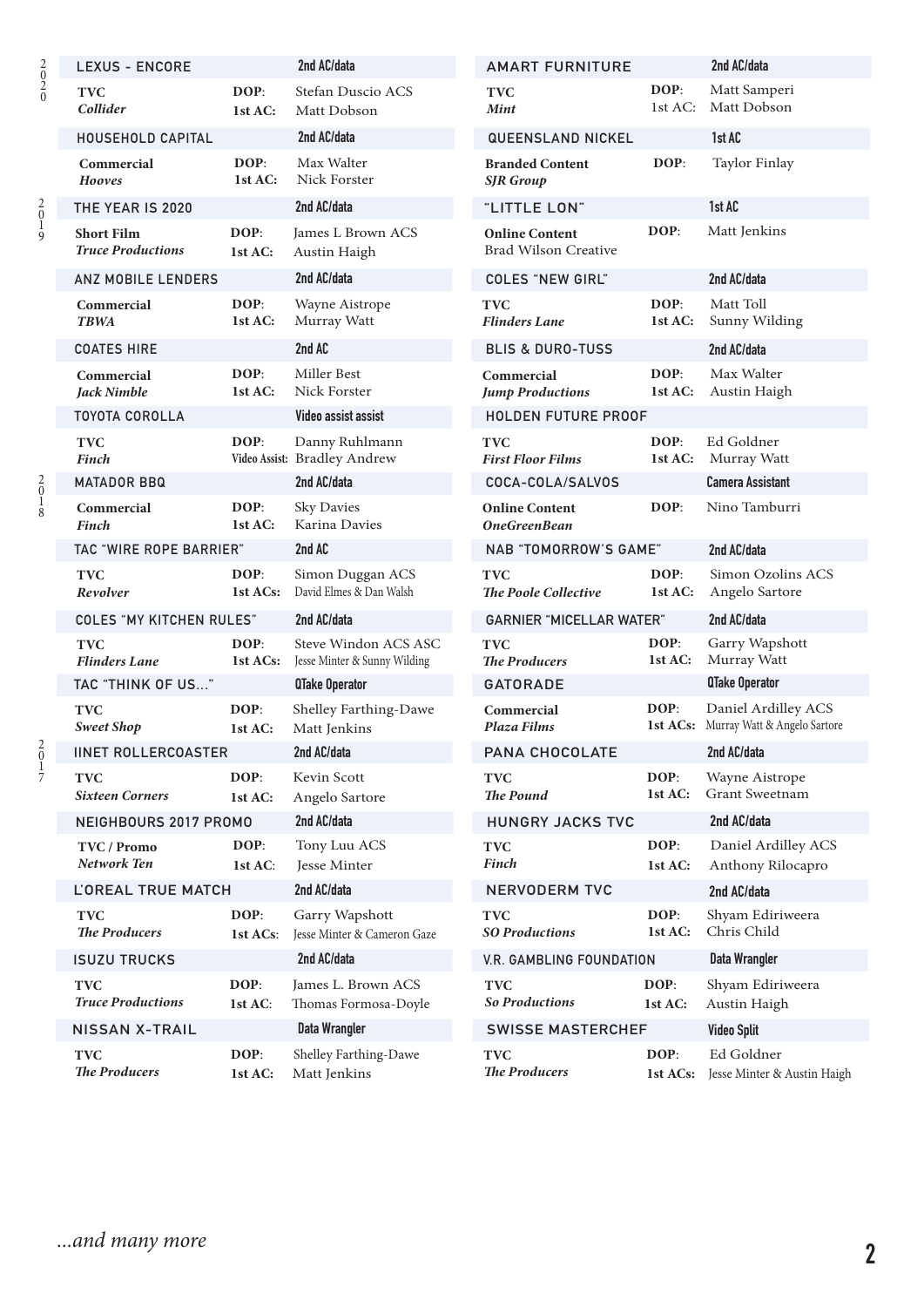#### Referees

*contact details available on request*

**Warren Lazarides** Focus Puller, *Troppo*

**Nick Forster** Focus puller, *Stories from Oz & THOTKG*

**Gary Scott** Focus Puller, *Neighbours*

#### Professional Development

- Completed ACS accredited 2nd Assistant Camera course in 2016
- Completed Bachelor of Film and Television at Swinburne University of Technology 2011-2014
- Completed work experience at Cameraquip over August-December 2014
- Attended Geoff Boyle ACS RAW Workshop in 2013
- Attended Kodak ACS Masterclass in 2011

#### Equipment Familiarity

## **Digital cameras:**

- Arri Alexa, Amira, Alexa Mini
- Arri Alexa 65
- Alexa LF, Alexa Mini LF
- All current & older Red Cameras
- Canon C300, C500 etc
- Sony Venice, F5, F55, FS5, FS7
- Black Magic Cameras & various DSLRs

## **Film cameras:**

- Arri IIc
- Arri 435
- Arri SRII, SRIII
- Aaton XTR Prod
- Aaton Penelope

#### **Software:**

- Adobe Creative Suite
- Da Vinci Resolve
- ShotPut Pro
- Silverstack
- QTake
- Hedge

### **Other Equipment:**

Teradek Bolt Pro 300/600/2000/3000/etc Ovide Smart Assist

**Matthew Jenkins** DOP

**Matthew Temple** DOP